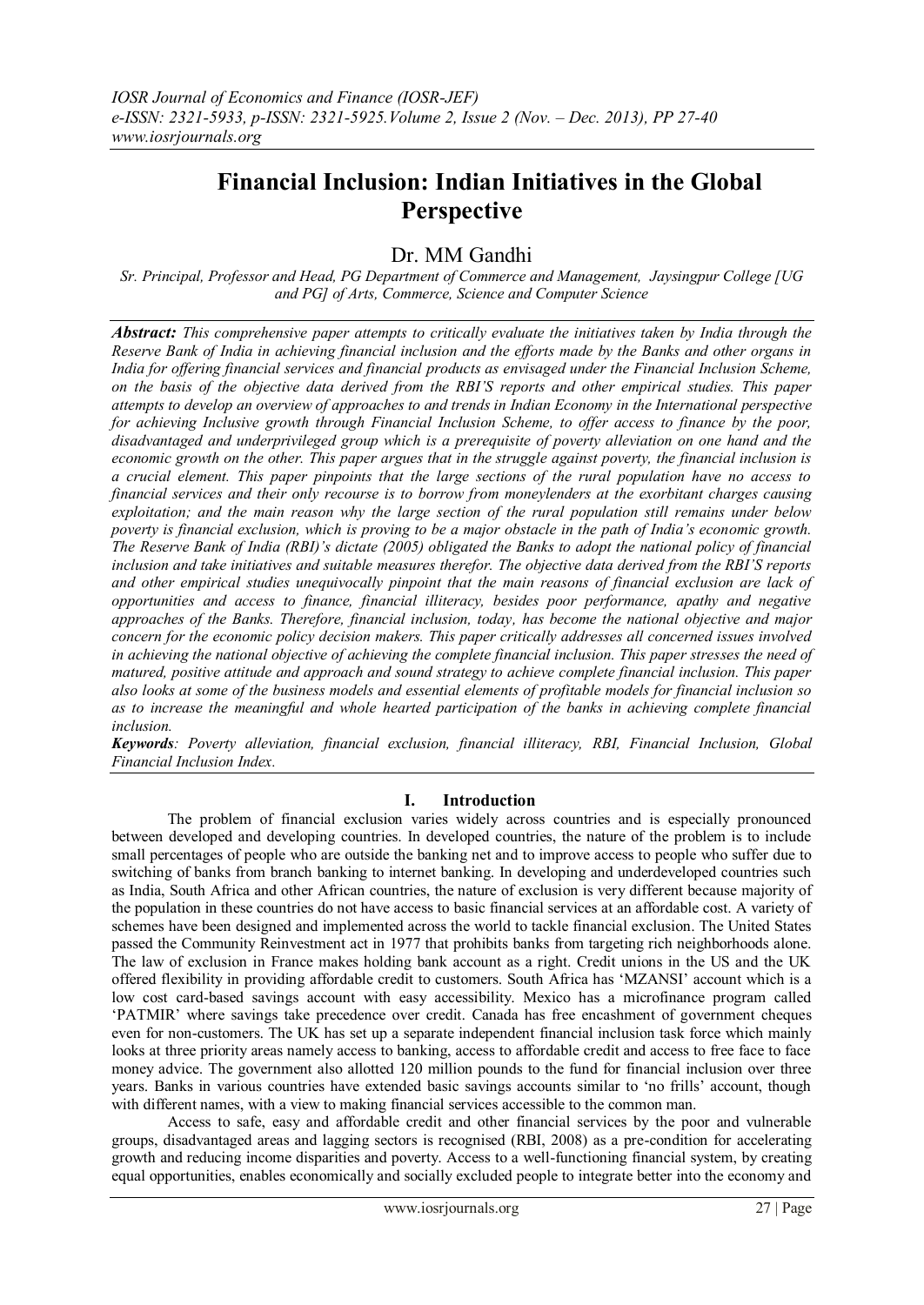actively contribute to development and protects themselves against economic shocks. Despite the board international consensus regarding the importance of access to finance as a crucial poverty alleviation tool, it is estimated that globally over tow billion people are currently excluded from access to financial services (United Nations, 2006). In most developing countries, a large segment of society, particularly low-income people, has very little access to financial services, both formal and semi-formal. As a consequence, many of them have to necessarily depend either on their own or informal sources of finance and generally at an unreasonably high cost. The situation is worse in most least developed countries (LDCs), where more than 90 per cent of the population is excluded from access to the formal financial system.

Bringing the larger population within the structured and organised financial system has explicitly been on the agenda of the Reserve Bank of India since 2005. There are a large number of people, potential entrepreneurs, small enterprises and others, who may not have adequate access to the financial sector, which could lead to their marginalization and denial of opportunity to grow and prosper. In a fast growing economy, an important issue is how to sustain and diversify growth so that the risk to growth process is diversified across sectors.

The large section of population below the expenditure curve also points to a worrying inequity in incomes, something that should concern planners as the government looks to target benefits for those who need them through initiatives like food security and employment guarantees.

In an underdeveloped financial system, certain segments of the population experience difficulties in obtaining appropriate access to financial services. As a result, they have to resort to high cost informal sources such as moneylenders.

Below given in Table I are the eye-washing figures depicting that it is still a serious matter of concern that 60% of population in most states is below poverty line, (Sunday Times, 2012).

|              |                                | Rural                                        |                                    | Urban                                 |  |  |
|--------------|--------------------------------|----------------------------------------------|------------------------------------|---------------------------------------|--|--|
| <b>State</b> | Average<br>monthly<br>spending | $\frac{0}{6}$<br><b>Below</b><br><b>This</b> | <b>Average monthly</b><br>spending | $\frac{0}{6}$<br><b>Below</b><br>This |  |  |
| Andhra       | 1,234                          | 63.9                                         | 2,238                              | 67.8                                  |  |  |
| Arunachal    | 1,546                          | 64.0                                         | 1,947                              | 61.9                                  |  |  |
| Assam        | 1,003                          | 59.4                                         | 1,755                              | 60.2                                  |  |  |
| <b>Bihar</b> | 780                            | 60.6                                         | 1,238                              | 66.2                                  |  |  |
| C'garh       | 784                            | 62.1                                         | 1,674                              | 66.0                                  |  |  |
| Delhi        | 2.068                          | 62.1                                         | 2,654                              | 63.2                                  |  |  |
| Goa          | 2,065                          | 61.2                                         | 2,644                              | 62.5                                  |  |  |
| Gujarat      | 1,110                          | 60.6                                         | 1,909                              | 60.0                                  |  |  |
| Haryana      | 1,510                          | 60.6                                         | 2.321                              | 69.2                                  |  |  |
| Himachal     | 1,536                          | 64.5                                         | 2,654                              | 64.9                                  |  |  |
| J&K          | 1,344                          | 61.0                                         | 1.759                              | 66.6                                  |  |  |
| J'khand      | 825                            | 64.6                                         | 1,584                              | 67.9                                  |  |  |
| K'taka       | 1,020                          | 62.8                                         | 2,053                              | 64.6                                  |  |  |
| Kerala       | 1,835                          | 67.3                                         | 2,413                              | 69.0                                  |  |  |
| MP           | 903                            | 64.0                                         | 1,666                              | 66.8                                  |  |  |
| M'rashtra    | 1.153                          | 61.0                                         | 2.437                              | 69.1                                  |  |  |
| Manipur      | 1,027                          | 60.1                                         | 1,106                              | 68.7                                  |  |  |
| Meghalaya    | 1,110                          | 61.0                                         | 1,629                              | 59.8                                  |  |  |
| Mizoram      | 1.262                          | 59.5                                         | 1,947                              | 58.0                                  |  |  |
| Nagaland     | 1,476                          | 60.8                                         | 1,832                              | 60.8                                  |  |  |
| Orissa       | 818                            | 62.4                                         | 1.548                              | 67.0                                  |  |  |
| Punjab       | 1,649                          | 65.9                                         | 2,109                              | 65.5                                  |  |  |
| Rajasthan    | 1,179                          | 67.0                                         | 1,663                              | 65.3                                  |  |  |
| Sikkim       | 1,321                          | 68.7                                         | 2,150                              | 53.5                                  |  |  |
| <b>TN</b>    | 1.160                          | 63.3                                         | 1,948                              | 64.9                                  |  |  |
| Tripura      | 1,176                          | 63.8                                         | 1,871                              | 64.4                                  |  |  |
| <b>UP</b>    | 899                            | 62.8                                         | 1,574                              | 70.0                                  |  |  |
| U'khand      | 1,747                          | 83.6                                         | 1,745                              | 62.6                                  |  |  |
| W Bengal     | 952                            | 60.6                                         | 1,965                              | 68.4                                  |  |  |
| All India    | 1,054                          | 64.47                                        | 1,984                              | 66.7                                  |  |  |

**Table I : Population Below The Average Monthly Spending**

Notes : Average daily consumption expenditure per capita per day for rural areas is Rs. 35.10 and for urban areas in Rs. 66.10.

Source: Sunday Times of India, "Times Nation" New Delhi Edn. 29 April 2012-P 15

The 60-plus% of population below the average monthly spending is clearly not progressing as fast as the segment whose income and expenditure is disproportionately influencing the statistical mean. This might point to the need to examine the nature of employment and be a wake-up call for efforts to improve skills.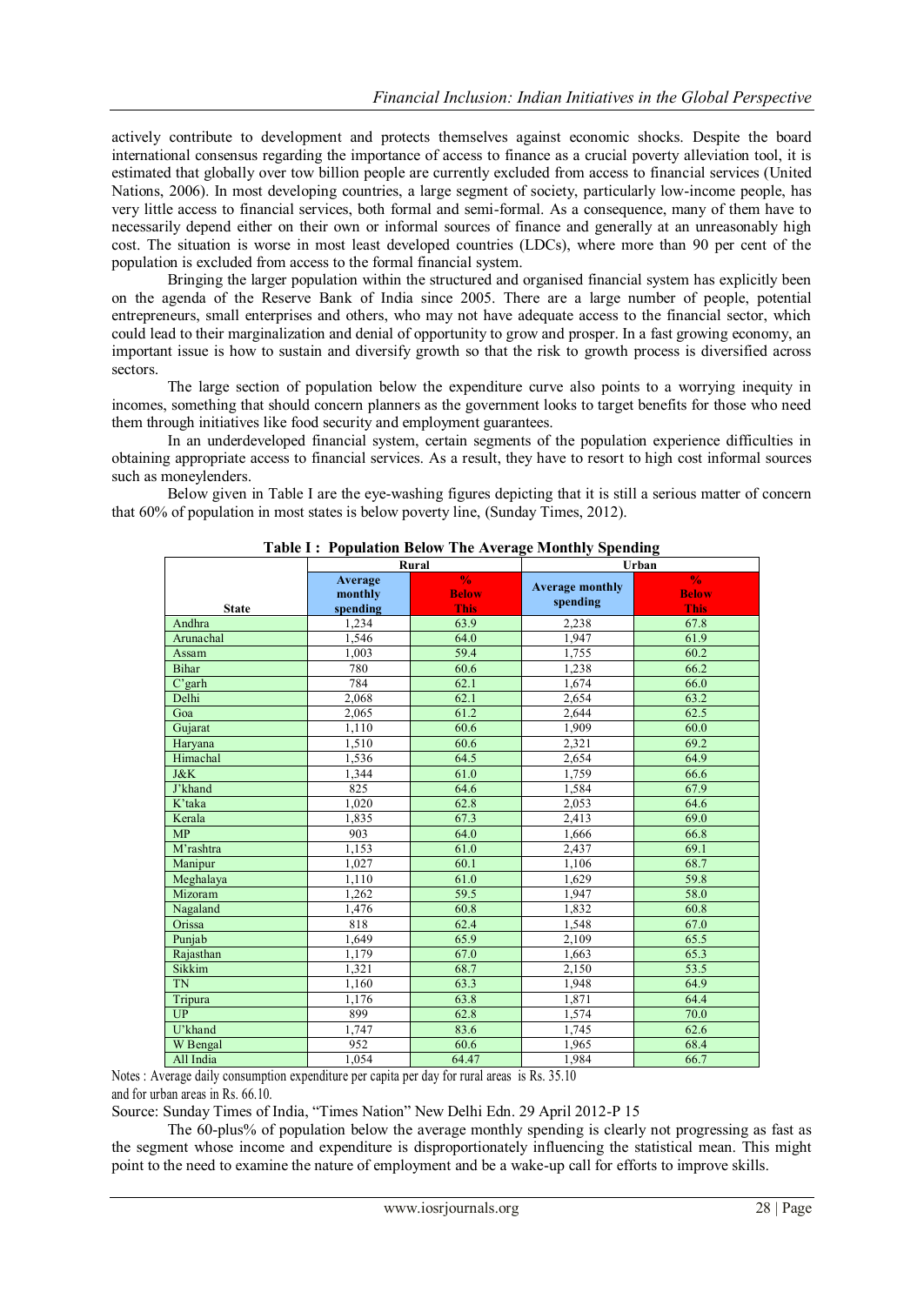Among the states, there is not much to choose between those often stigmatized as "backward" like UP and Bihar, Gujarat and Maharashtra. Even in the better off states, the percentage of rural populations below the average monthly expenditure line is above 60%. In urban areas, it is a shade under 60% for Gujarat, but almost 70% for Maharashtra.

Lack of opportunities and access to finance besides financial illiteracy (*RBI, 2008*) are the main causes of financial exclusion. Financial exclusion is proving to be a major thorn in the path of Indian economic growth. Access to finance by the poor, disadvantaged and unprivileged group is a prerequisite for poverty reduction and social upliftment. One of the main reasons why the large section of the rural population still remains under below poverty line is lack of opportunities and access to finance besides financial illiteracy. Large sections of the rural population have no access to financial services and their only recourse is to borrow from money lenders, who charge exorbitant rates. Also, ignorance is rife, with concepts like insurance virtually unheard of. One of the main reasons why mass poverty is persisting in India is that the problem of financing the poor still remains unresolved.

In the struggle against poverty (Nadkarni, 2012) financial inclusion is a crucial element. One of the main reasons why mass poverty is persisting in India is that the problem of financing the poor still remains unresolved. Availability of timely and adequate credit tailored to the needs of the poor and at affordable cost makes all the difference between survival and sinking. The poor need financial services mainly for three purposes, (*Stuart Rutherford, 2001*), all of which call for equal attention. First, to defray expenses related to education, house-building, invariably go in for loans. Secondly, there are emergencies such as serious illnesses, death in the family, and property loss due to accident. Thirdly, there are investment needs to buy or build income-earning assets.

Financial inclusion does not mean (Karmakar et al., 2011) mere quantitative or geographical expansion of bank branches, although it certainly is an important aspect of inclusion. Financial Inclusion is the process of providing this vital element.

Traditionally, institutional finance (Nadkarni, 2012) has tended to address the last of these three types, to the neglect of the other tow, even where its" targeted beneficiaries were the poorer sections of the population. And this led to ironical situations like the one where the borrower felt compelled to sell off the income-earning asset he had acquired on the strength of loans. The resultant trust deficit percolated even to production loans. The deep distrust banks have traditionally shown towards the economically weaker sections particularly in the matter of giving consumption loans stands in sharp contrast to the fierce competition they get into while extending credit to the affluent for buying, say, posh houses and luxury cars. Inevitably, the poor were pushed into the stranglehold of the private moneylenders and made to wallow in perpetual poverty.

In India, growth with equity has been the central objective right from the inception of the planning process. Accordingly, over the years, initiatives have been taken continuously by the Government and the Reserve Bank to address the issue of inclusive growth. Notwithstanding the rapid increase in overall GDP and per capita income in recent years, a significant proportion of the population in both rural and urban areas still experiences difficulties in accessing the formal financial system. Recent concerns have arisen from an inadequate reduction in poverty levels, sectoral divergences in growth and employment opportunities and tardy improvement in other social indicators, despite higher economic growth. The Eleventh Five Year Plan, therefore, re-emphasised the need for a more inclusive growth in order to ensure that the per capita income growth is more broad-based. The farming, micro, small and medium enterprises have immense potential to play a critical role in achieving the objective of faster and more inclusive growth as these sectors contribute to output and employment generation in a significant way with capacity to expand regionally diversified production and generating widely dispersed off-farm employment.

## **II. Access to Finance: Conceptual Framework**

#### **Concept and Definition**

Defining financial inclusion is considered crucial from the viewpoint of developing a conceptual framework and identifying the underlying factors that lead to low level of access to the financial system. A review of literature suggests that there is no universally accepted definition of financial inclusion.

The definitional emphasis of financial inclusion varies across countries and geographies, depending on the level of social, economic and financial development; the structure of stake holding in the financial sector; socio-economic characteristics of the financially excluded segments; and also the extent of the recognition of the problem by authorities or governments. Broadly, financial exclusion is construed as the inability to access necessary financial services in an appropriate from due to problems associated with access, conditions, prices, marketing or self-exclusion in response to discouraging experiences or perceptions of individuals/entities.

Over the years, several definitions of financial inclusion/exclusion have evolved (Table 7.1). The working or operational definitions of financial exclusion generally focus on ownership or access to particular financial products and services. The focus narrows down mainly to the products and services provided by the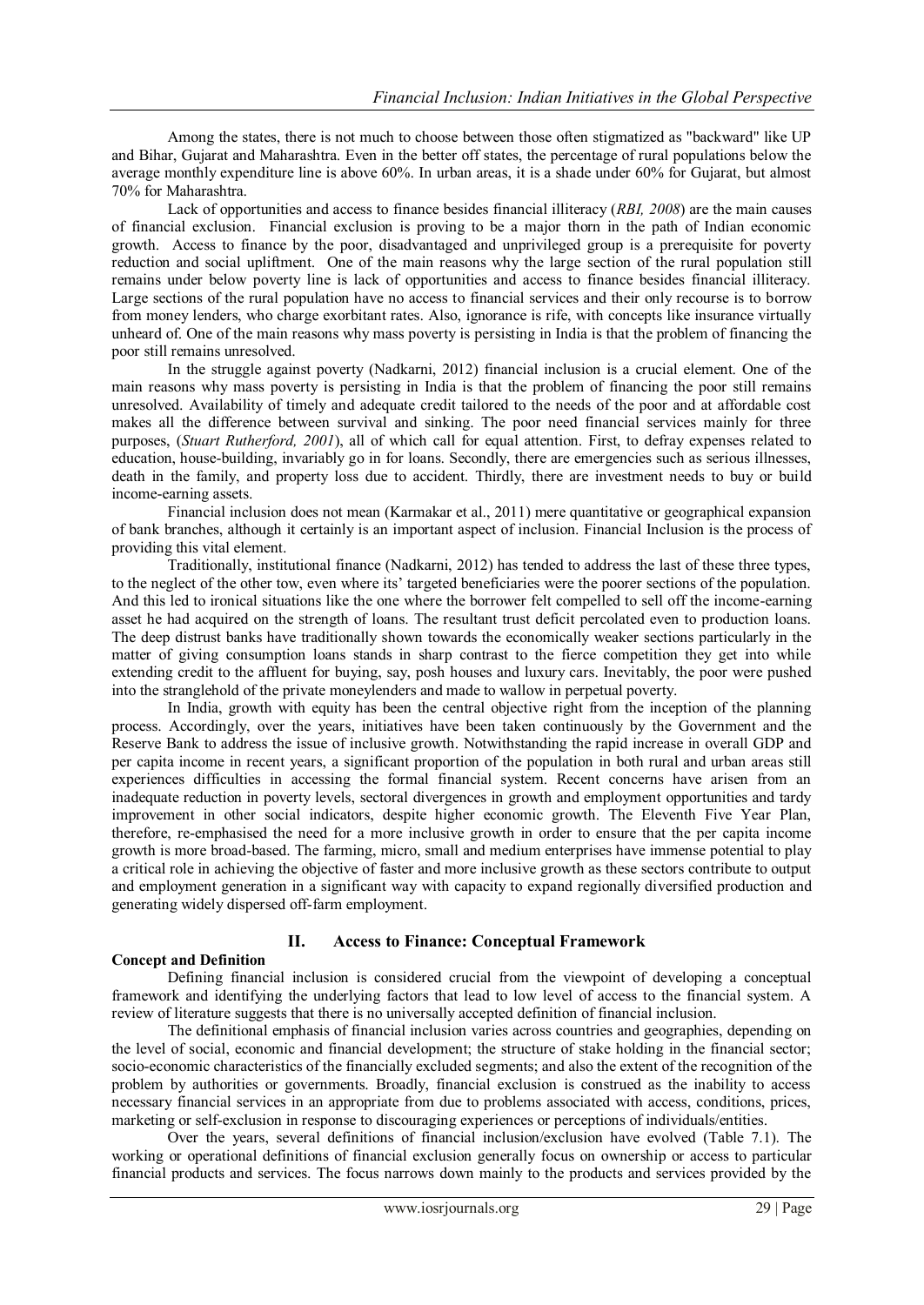mainstream financial service providers. Such financial products may include money transmission, home insurance, short and long-term credit and savings (Bridgeman, 1999).

The review of literature suggests that the most operational definitions are context-specific, originating from country-specific problems of financial exclusion and socio-economic conditions.

The operational definition of financial inclusion, based on the access to financial products or services, also underscores the role of financial institutions or service providers involved in the process.

#### **Nature, Causes and Consequences of Financial Exclusion**

**Financial Exclusion – India vs World** 

The extent of financial exclusion in India is found to be higher compared with many developed and some major emerging economies, as seen in Table II. This table clearly depicts the wide extent of financial exclusion in India is visible in the form of high population per bank branch and low proportion of the population having access to basic financial services like savings accounts, credit facilities, and credit and debit cards.

**Table II : Financial Access : Cross Country Analysis**

|                      |                     | таріс іт у типансіаі жесезу . Стозу Соціні у жиатуму |                    |                      |
|----------------------|---------------------|------------------------------------------------------|--------------------|----------------------|
| Country              | No. of branches     | No. of ATMs                                          | <b>Bank credit</b> | <b>Bank deposits</b> |
|                      | (per 1 lakh adults) |                                                      |                    | (as % of GDP)        |
| India                | 10.91               | 5.44                                                 | $43.62*$           | $60.11*$             |
| Austria*             | 11.81               | 48.16                                                | 35.26              | 32.57                |
| Brazil               | 13.76               | 120.62                                               | 29.04              | 47.51                |
| France               | 43.11               | 110.07                                               | 56.03              | 39.15                |
| Mexico               | 15.22               | 47.28                                                | 16.19              | 20.91                |
| UK*                  | 25.51               | 64.58                                                | 467.97             | 427.49               |
| <b>United States</b> | 35.74               | 173.75*                                              | 46.04              | 53.14                |
| Korea                | 18.63               | 250.29*                                              | 84.17              | 74.51                |
| Afghanistan          | 2.25                | 0.50                                                 | 11.95              | 21.4                 |
| Philippines          | 7.69                | 14.88                                                | 27.57              | 53.02                |

**Source** : World Bank, Financial Access Survey, RBI, published in Indian Express, July 27, 2012. **Notes**: (1) Data given in the Table pertains to 2010. However, for rows/cells indicated as\* Data pertains to 2009. (2) As at end of 2010-11, [a] the number of ATMS per 1 Lakh population stood at 6.3, [b] Bank Credit and Bank Deposit as a percentage of GDP stood at 50.10% and 66.10% respectively.

#### **Measurement of Financial Inclusion/Exclusion**

While the importance of financial inclusion has been widely accepted, much less is known about how inclusive the financial systems are and who has access to which financial services. The literature on financial inclusion lacks a comprehensive measure that can be used to indicate the extent of financial inclusion across countries. Though indicators of the depth of banking system, capital markets, and insurance sector are widely available, there is less information available about the degree of financial inclusiveness. Lack of information is more conspicuous in developing countries where there is little systematic information on who is served by the formal financial sector, which financial institutions or services are the most effective at supporting access by poor households and small enterprises, or what practical and policy barriers may be hindering the accessibility.

State wise information on the number of households and the number of saving bank accounts in 2011 is given in Table III.

|         | Table III . State wise I electriage of Households availing Daliking Sel vices in 2011 |                                                       |
|---------|---------------------------------------------------------------------------------------|-------------------------------------------------------|
| Sr. No. | India/State/Union Territory#                                                          | Percentage of Households<br>availing Banking services |
| (01)    | A & N Islands                                                                         | 89.3                                                  |
| (02)    | Andhra Pradesh                                                                        | 53.1                                                  |
| (03)    | Arunachal Pradesh                                                                     | 53.0                                                  |
| (04)    | Assam                                                                                 | 44.1                                                  |
| (05)    | Bihar                                                                                 | 44.4                                                  |
| (06)    | Chandigarh                                                                            | 80.1                                                  |
| (07)    | Chhattisgarh                                                                          | 48.8                                                  |
| (08)    | Dadra & Nagar Haveli                                                                  | 56.7                                                  |
| (09)    | Daman & Diu                                                                           | 65.4                                                  |
| (10)    | Delhi                                                                                 | 77.7                                                  |
| (11)    | Goa                                                                                   | 86.8                                                  |
| (12)    | Gujarat                                                                               | 57.9                                                  |
| (13)    | Harvana                                                                               | 68.1                                                  |
| (14)    | Himachal Pradesh                                                                      | 89.1                                                  |
| (15)    | Jammu & Kashmir                                                                       | 70.0                                                  |
| (16)    | Jharkhand                                                                             | 54.0                                                  |
| (17)    | Karnataka                                                                             | 61.1                                                  |
| (18)    | Kerala                                                                                | 74.2                                                  |

**Table III : State wise Percentage of Households availing Banking Services in 2011**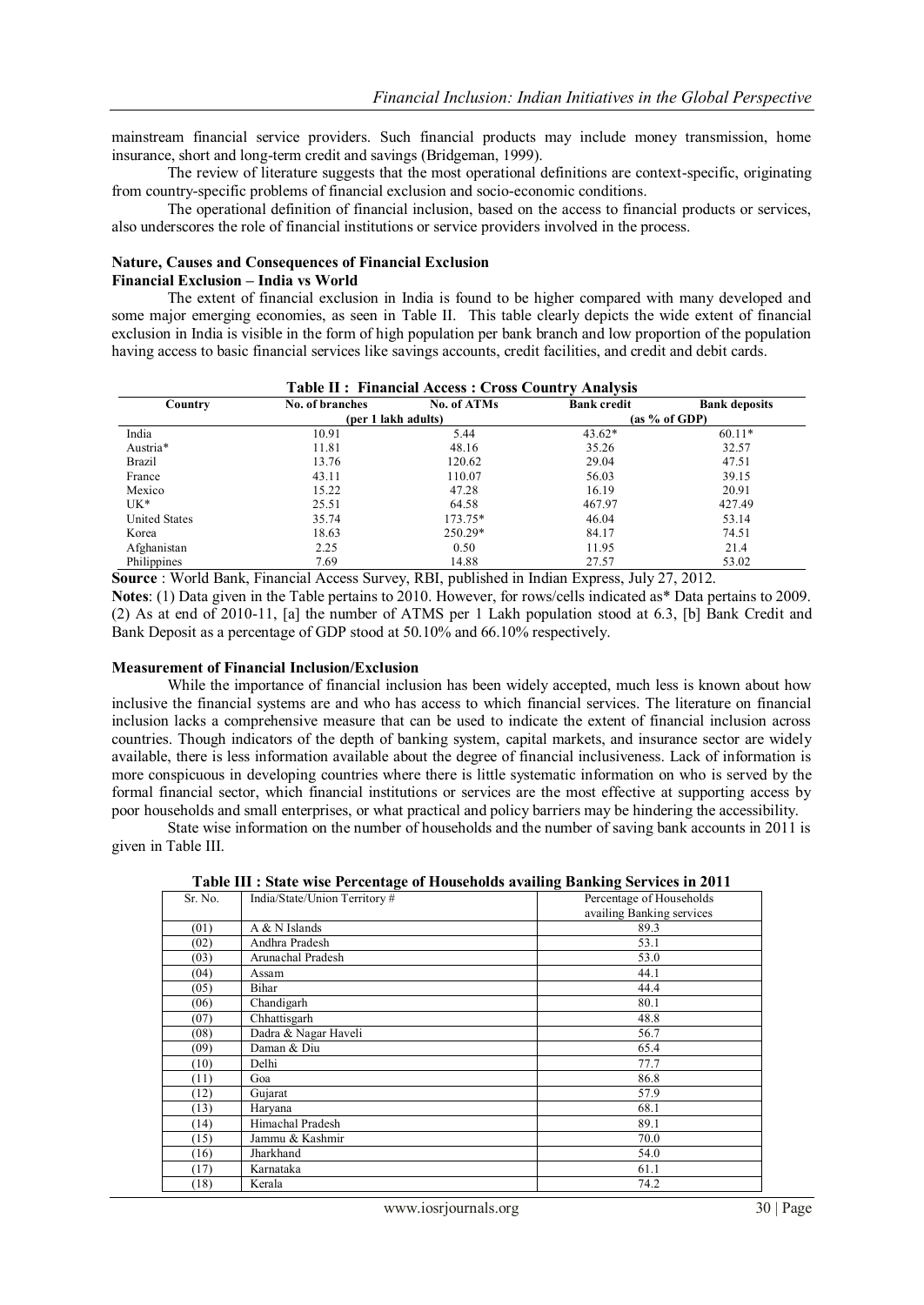| (19) | Lakshadweep          | 85.3 |
|------|----------------------|------|
| (20) | Madhya Pradesh       | 46.6 |
| (21) | Maharashtra          | 68.9 |
| (22) | Manipur              | 29.6 |
| (23) | Meghalaya            | 37.5 |
| (24) | Mizoram              | 54.9 |
| (25) | Nagaland             | 34.9 |
| (26) | Odisha               | 45.0 |
| (27) | Puducherry           | 64.0 |
| (28) | Punjab               | 65.2 |
| (29) | Rajasthan            | 68.0 |
| (30) | Sikkim               | 67.5 |
| (31) | Tamil Nadu           | 52.5 |
| (32) | Tripura              | 79.2 |
| (33) | <b>Uttar Pradesh</b> | 72.0 |
| (34) | Uttarkhand           | 80.7 |
| (35) | West Bengal          | 48.8 |
|      | <b>ALL INDIA</b>     | 58.7 |

Source : Census of India 2011

## State-wise

| Table IV: State-wise Index of Financial Inclusion (IFI) |             |                     |              |            |                     |
|---------------------------------------------------------|-------------|---------------------|--------------|------------|---------------------|
| <b>State</b>                                            | Penetration | <b>Availability</b> | <b>Usage</b> | <b>IFI</b> | <b>IFI</b>          |
|                                                         |             |                     |              |            | Rank                |
| High Financial Inclusion (0.5-1)                        | 0.70        | 0.81                | 0.28         | 0.54       |                     |
| Kerala<br>Maharashtra                                   | 0.62        | 0.29                | 1            | 0.53       | 1<br>$\mathfrak{2}$ |
|                                                         |             |                     |              |            | 3                   |
| Karnataka                                               | 0.72        | 0.47                | 0.46         | 0.53       |                     |
| <b>Medium Financial Inclusion (0.3-</b><br>0.5)         |             |                     |              |            |                     |
| Tamil Nadu                                              | 0.70        | 0.43                | 0.38         | 0.48       | $\overline{4}$      |
| Punjab                                                  | 0.45        | 0.69                | 0.29         | 0.45       | 5                   |
| Andhra Pradesh                                          | 0.56        | 0.30                | 0.41         | 0.41       | $\overline{6}$      |
| All-India                                               | 0.27        | 0.22                | 0.55         | 0.33       | $\overline{7}$      |
| Himachal Pradesh                                        | 0.42        | 0.40                | 0.18         | 0.33       | 8                   |
| Sikkim                                                  | 0.28        | 0.33                | 0.34         | 0.32       | 9                   |
| Harvana                                                 | 0.39        | 0.50                | 0.12         | 0.32       | 10                  |
| Low Financial Inclusion $($ $0.3$ )                     |             |                     |              |            |                     |
| West Bengal                                             | 0.24        | 0.38                | 0.23         | 0.28       | 11                  |
| Gujarat                                                 | 0.32        | 0.30                | 0.16         | 0.26       | 12                  |
| <b>Uttar Pradesh</b>                                    | 0.28        | 0.31                | 0.15         | 0.24       | 13                  |
| Meghalaya                                               | 0.21        | 0.28                | 0.14         | 0.21       | 14                  |
| Tripura                                                 | 0.31        | 0.22                | 0.08         | 0.20       | 15                  |
| Orissa                                                  | 0.26        | 0.23                | 0.11         | 0.20       | 16                  |
| Rajasthan                                               | 0.25        | 0.22                | 0.12         | 0.19       | 17                  |
| Arunachal Pradesh                                       | 0.20        | 0.16                | 0.14         | 0.17       | 18                  |
| Mizoram                                                 | 0.13        | 0.26                | 0.09         | 0.16       | 19                  |
| Madhya Pradesh                                          | 0.18        | 0.21                | 0.08         | 0.16       | 20                  |
| Bihar                                                   | 0.15        | 0.24                | 0.08         | 0.15       | 21                  |
| Assam                                                   | 0.17        | 0.17                | 0.07         | 0.13       | 22                  |
| Nagaland                                                | 0.03        | 0.04                | 0.07         | 0.05       | 23                  |
| Manipur                                                 | 0.00        | 0.01                | 0.01         | 0.01       | 24                  |

Source : RBI Working Paper on Financial Inclusion in India- By Sadhan Kumar Chattopadhyay, July 2011 Retrieved from http://www.rbi.org.in/scripts/PublicationsView.aspx?id=13517

According to the empirical results, (vide Table IV, above) :-

- (a) Kerala, Maharashtra and Karnataka are some of the States having wider (high) extent of financial inclusion as compared to other States of India.
- (b) Tamil Nadu, Punjab, Andhra Pradesh, Himachal Pradesh, Sikkim and Haryana fall under the category of medium financial exclusion.
- (c) The extent of financial exclusion is found to be significantly low in North-Eastern and Eastern States, i.e., Assam, Nagaland, Manipur, Odisha, Bihar, West Bengal, etc.

The analysis implies that all the States, except three categorized as/under HFI have to go a long way in achieving financial inclusion.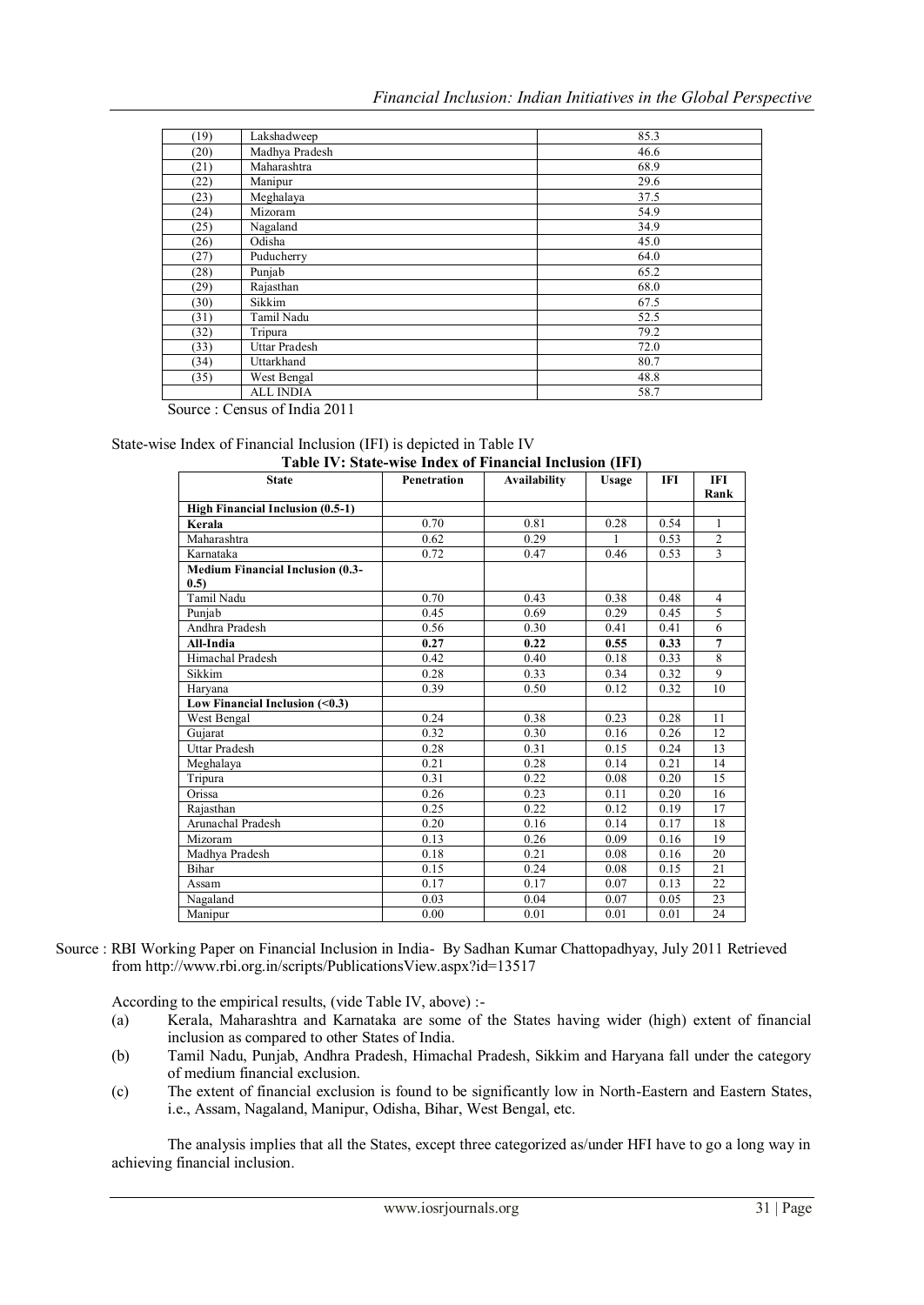#### **Financial Inclusion and Inclusive Growth: What the Empirical Evidence Suggests?**

Inclusive growth as a strategy of economic development has received renewed attention in recent years owing to rising concerns that the benefits of economic growth have not been equitably shared. Growth is inclusive when there is equality of economic opportunities. Financial inclusion makes growth broad based and sustainable by progressively encompassing the hitherto excluded population. Financial inclusion is no longer a policy choice but a policy compulsion (RBI, 2011b). Empirical evidence shows that countries with large proportion of population excluded from the formal financial system also show higher poverty ratios and higher inequality. The inclusive growth country analytics has a distinct character focusing on the pace and pattern of growth. Rapid pace of growth is unquestionably necessary for substantial poverty reduction, but for this growth to be sustainable in the long run, it should be broad-based across sectors, and include a large part of the country"s labour force. This analytics of inclusive growth implies a direct link between the macro and micro determinants of growth. Some of the important factors determining the level of financial inclusion in a country are per capita GDP, income inequality, adult literacy and urbanization. Further, physical and electronic connectivity and information availability such as telephone and internet usage also play positive role in enhancing financial inclusion. The empirical findings strengthen the argument that financial exclusion is indeed a reflection of social exclusion, as countries having low GDP per capita, relatively higher levels of income inequality, low rates of literacy, low urbanization and poor connectivity appear to be less financially inclusive. Financial inclusion, therefore, assumes importance as a policy objective (RBI, 2011b). All Banks in the Country were advised by RBI, since November 2005, to take all measures and adopt suitable strategies. One element of the strategy enumerated, to achieve the desired target of Financial Inclusion, is through - (a) No-frills accounts, (b) diluted Know-Your-Customer (KYC) norms, (c) Banking Correspondents (BCs) and (d) use of Information Technology. Accordingly, all Public Sector Banks (PSBs), Private Banks (PBs), Cooperative Banks (CBs), undertook the mandated task, willingly or unwillingly, either in a phased manner or otherwise. They either started opening their branches at the suitable villages or appointed their bank correspondents or adopted outsourcing method. The progress of financial inclusion plans in India as on March 31, 2012 is depicted in the Table V.

| <b>Banking outlets</b>                              |                           |
|-----------------------------------------------------|---------------------------|
| Rural branches                                      | 24701                     |
| <b>BC</b> outlets                                   | 120355                    |
| Other modes                                         | 2478                      |
| Total                                               | 147534                    |
| Total number of 'No frill accounts'                 | 103.21 million            |
|                                                     | (increase of $39.6\%$ )   |
| Operations in NFA (2011-12)                         |                           |
| Outstanding balance                                 | <b>Rs. 932.89 billion</b> |
| Overdrafts                                          | Rs. 3.39 billion          |
| Transactions through ICT based BC outlets (2011-12) | 119.77 million            |
| KCC credit                                          | Rs. 2.15 million          |
| GCC credit                                          | Rs. 0.22 million          |
| $\alpha$ $\tau \tau$ 1<br>(0.018)                   |                           |

| Table V: Progress of Financial Inclusion Plan in India |  |
|--------------------------------------------------------|--|
| (as on March 31, 2012)                                 |  |

Source : Khan (2012)

It is observed from the above empirical studies that although there has been an improvement in outreach activity in the banking sector, (Chattopadhyay, 2011), the achievement is not significant. An index of financial inclusion (IFI), developed in one of the studies, (Chattopadhyay, 2011), using data on three dimensions of financial inclusion (FI), namely High level FI, Medium level FI and Low level FI, shows that only three states in India lead with the highest IFI value of 0.5 or more.

This implies that all the remaining States have to go a long way in achieving financial inclusion. In order to get a comparable picture, state-wise IFI has also been computed and it is found that Kerala tops the list in financial inclusion followed by Maharashtra and Karnataka. Apart from this computation, empirical studies also reveal that in these three states, only developed areas and large scale urban cities lead with the highest IFI value of 0.5 or more; and the results further reveal that around 40 per cent of the rural population suffer from financial illiteracy; and out of the remaining 60 percent population, about 50 per cent feel that they do not have sufficient income to open an account in the bank. It is also revealed that moneylenders are still a dominant source of rural finance despite wide presence of banks in rural areas.

In a nutshell, it is observed that although various measures have been undertaken for financial inclusion, the success is not found to be considerable. However, only supply side factor is not responsible for the financial exclusion. Demand side factors are also equally responsible for this exclusion. Thus there is a need to solve both these problems with the help of appropriate policies. A whole-hearted effort is called for from all the corners of the society, viz., banks, beneficiaries and regulators in order to make financial inclusion more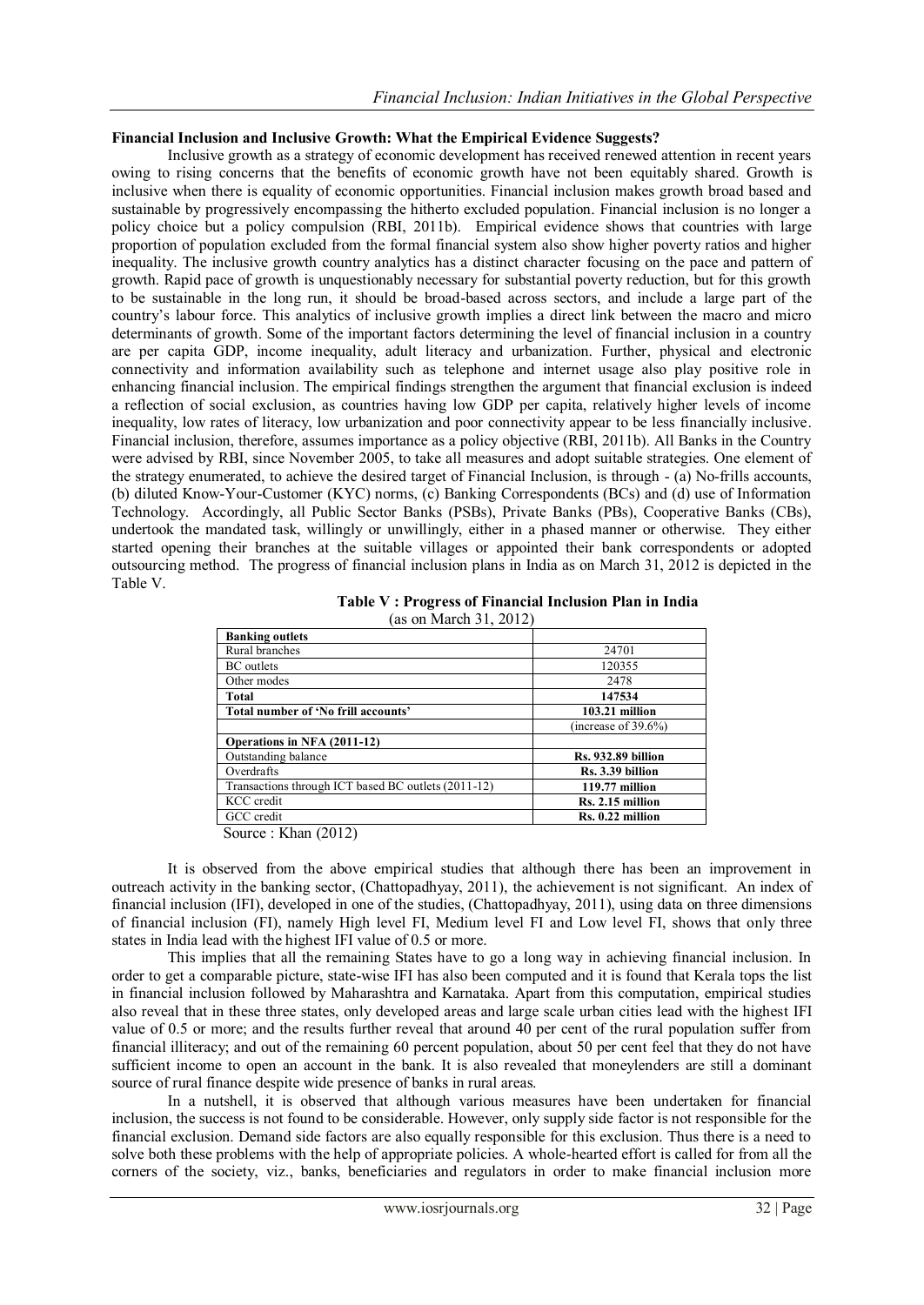meaningful and effective. In nutshell, this heart pinching scenario implies that all the rural and semi-urban areas have to go a long way in achieving financial inclusion.

Financial inclusion is meant to include all the sections of the society, (Chattopadhyay, 2011), who are mainly out of the net of the financial institutions. Since it is difficult to cover all the sections of the society in our study, we concentrate only on the rural sector because of its enormity on the one hand and significance on the other. Agriculture, being the vast sector of the economy, has a larger implication of financial inclusion.

#### **Global Financial Inclusion database (Global Findex)**

The origins of the current approach to financial inclusion can be traced to the United Nations initiatives, (UNDP, 2006), which broadly described the main goals of inclusive finance as access to a range of financial services including savings, credit, insurance, remittance and other banking / payment services to all *'bankable'* households and enterprises at a reasonable cost. The Report of the Centre for Global Development : Task Force on Access to Financial Services, (CGD : October, 2009), (Patrick Honohan, 2009), has laid down the broad policy principles for expanding financial access, including institutional mechanisms, with particular emphasis on the need for ensuring data collection, monitoring and evaluation. The G20 Toronto Summit (June, 2010) had outlined the "Principles for Innovative Financial Inclusion", which serves as a guide for policy and regulatory approaches aimed at fostering safe and sound adoption of innovative, adequate, low-cost financial delivery models, helping provide conditions for fair competition and a framework of incentives for the various bank, insurance, and non-bank actors involved in the delivery of a full range of affordable and quality financial services.

The global financial crisis has brought the need for financial inclusion into greater focus worldwide as it is believed that widespread incidence of financial exclusion was one of the factors that precipitated the financial crisis. While spread of financial inclusion is recognized through formal financial institutions such as banks, credit unions, post offices or microfinance institutions, the approach of keeping some/ all of these entities as a part of the core or as support players, varies from country to country. Besides, it is important to note that the defining principles of financial inclusion, coverage, role and responsibilities of institutions and measurement / monitoring requirements have been evolving over the years. Financial Inclusion is fast emerging as a candidate for being a core driver of sustainable long-term economic growth and is, therefore, attracting the attention of central bankers and various global developmental and financial institutions. It is, however, emerging that a lot of ground remains to be covered in understanding the reach of the financial sector, and particularly, the degree to which vulnerable groups such as the poor, women, and youths are excluded from formal financial systems. Availability of systematic indicators of the use of different financial services needs to be improved in most economies and consequently, at the global level. It is heartening to note that multilateral organizations such as the World Bank and the International Monetary Fund (IMF) are paying attention to the development of relevant database, besides focusing on the issue of financial inclusion through policy prescriptions and guidelines. The World Bank database, known as the Global Financial Inclusion database (Global Findex), provides survey based data as part of the annual Gallup World Poll. The survey conducted in 2011 covered at least 1,000 adults each in 148 economies using randomly selected, nationally representative samples.

The focus of the Global Findex Database encompasses a set of indicators that measure how adults save, borrow, make payments, and manage risk, stressing thereby on how a well-functioning financial system serves the vital purpose of offering savings, credit, payment, and risk management products to people with a wide range of needs. Inclusive financial systems allowing broad access to financial services, without price or nonprice barriers to their use, are especially likely to benefit poor people and other disadvantaged groups. Without inclusive financial systems, poor people must rely on their own limited savings to invest in their education or for entrepreneurial activities, while small enterprises would need to rely on their limited earnings to take advantage of promising growth opportunities. This can contribute to persistent income inequality and slower economic growth. Findex reports data in terms of the proportion of people (of age 15+) for a number of parameters such as (a) who have saved money with financial institutions or other sources, (b) taken loan from financial institutions or other sources, (c) paid for health / agriculture insurance and (d) used cheques / electronic payment / mobile payment systems for financial transactions. The World Bank has released a research study on the database in April 2012. A snapshot of the data on some indicators for select countries is given in Table VI.

**Table VI: World Bank's FINDEX - Select Indicators on Financial Inclusion - 2011 (Proportion of Population of Age 15+)** 

| Countries $\rightarrow$                                                   | USA  | U.K. | Germany | Russia | Brazil | China | India |
|---------------------------------------------------------------------------|------|------|---------|--------|--------|-------|-------|
| Indicators                                                                |      |      |         |        |        |       |       |
| CREDIT:                                                                   |      |      |         |        |        |       |       |
| Loan from a financial institution in the past year                        | 20.1 | !1.8 | 12.5    |        |        |       |       |
| Loan from a financial institution in the past year,<br>income, bottom 40% | 17.6 | 11.1 | 12.3    | 6.3    |        | 7 F   | 7 Q   |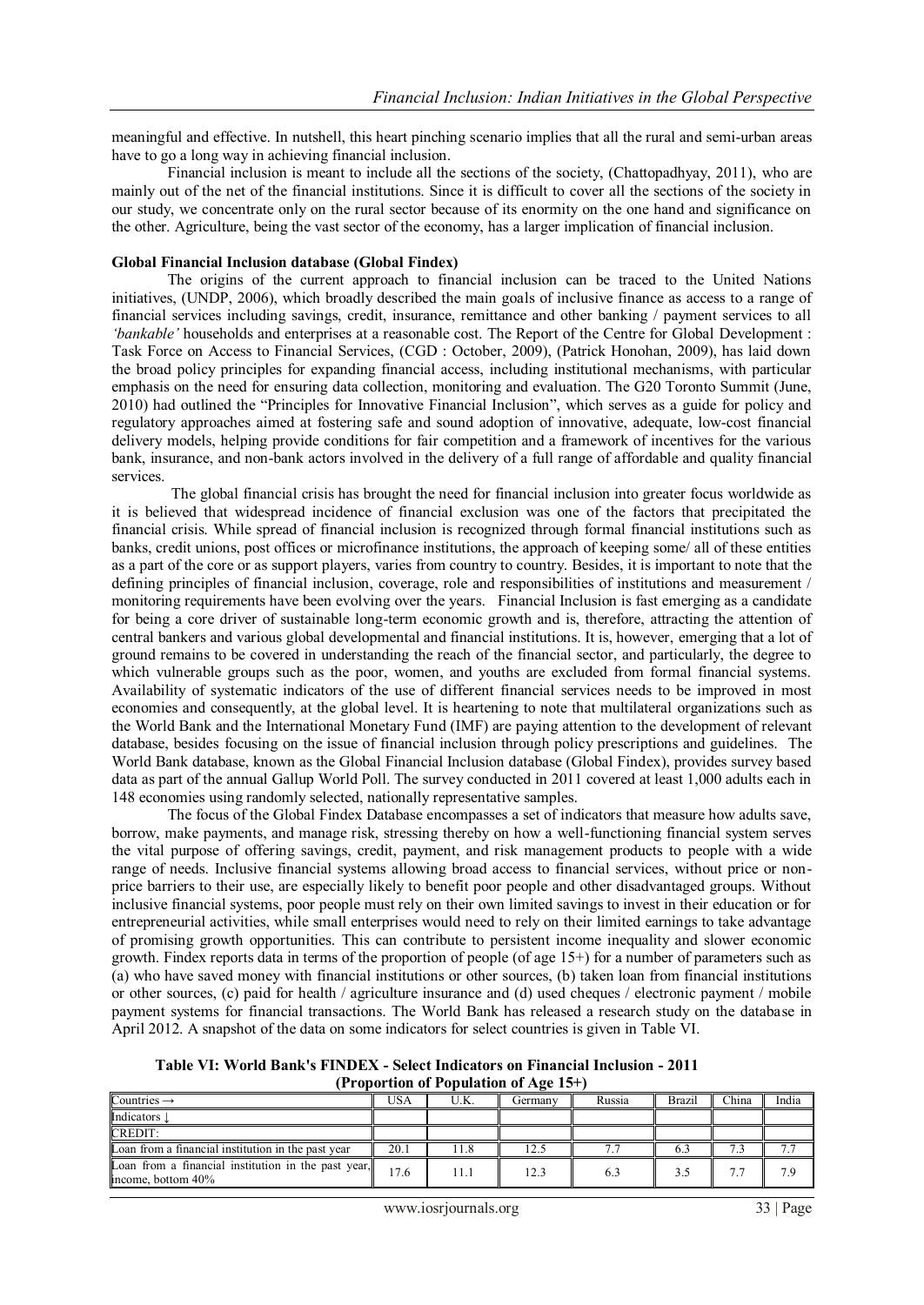| Loan from a financial institution in the past year,<br>income, top 60%    | 22.3 | 13.2 | 13.7 | 8.7  | 8.2  | 7.0  | 7.5  |
|---------------------------------------------------------------------------|------|------|------|------|------|------|------|
| Loan in the past year                                                     | 44.6 | 28.8 | 25.3 | 31.9 | 23.8 | 29.4 | 30.6 |
| Loan in the past year, income, bottom 40%                                 | 45.1 | 28.1 | 25.4 | 32.1 | 19.7 | 32.4 | 35.7 |
| Loan in the past year, income, top 60%                                    | 44.2 | 30.2 | 24.6 | 31.7 | 26.6 | 27.3 | 24.9 |
| <b>INSURANCE:</b>                                                         |      |      |      |      |      |      |      |
| Personally paid for health insurance                                      | NA   | NA   | NA   | 6.7  | 7.6  | 47.2 | 6.8  |
| Purchased agriculture insurance (% working in<br>agriculture, age $15+$ ) | NA   | NA.  | NA.  | 3.7  | 11.2 | 7.2  | 6.6  |
| PAYMENTS:                                                                 |      |      |      |      |      |      |      |
| Checks used to make payments                                              | 65.5 | 50.1 | 7.2  | 5.2  | 6.7  | 1.8  | 6.7  |
| Electronic payments used to make payments                                 | 64.3 | 65.3 | 64.2 | 7.7  | 16.6 | 6.9  | 2.0  |
| Mobile phone used to pay bills                                            | NA   | NA   | NA   | 1.7  | 1.3  | 1.3  | 2.2  |
| SAVINGS:                                                                  |      |      |      |      |      |      |      |
| Saved at a financial institution in the past year                         | 50.4 | 43.8 | 55.9 | 10.9 | 10.3 | 32.1 | 11.6 |
| Saved at a financial institution in the past year,<br>income, bottom 40%  | 32.1 | 43.5 | 55.1 | 8.8  | 5.8  | 18.3 | 10.4 |
| Saved at a financial institution in the past year,<br>income, top 60%     | 66.5 | 44.3 | 60.0 | 12.4 | 13.3 | 41.7 | 12.9 |
| Saved any money in the past year                                          | 66.8 | 56.7 | 67.3 | 22.7 | 21.1 | 38.4 | 22.4 |
| Saved any money in the past year, income, bottom<br>40%                   | 51.5 | 56.2 | 67.1 | 18.9 | 12.1 | 23.3 | 19.4 |
| Saved any money in the past year, income, top 60%                         | 80.2 | 57.7 | 68.1 | 25.4 | 27.1 | 48.9 | 25.8 |

*Financial Inclusion: Indian Initiatives in the Global Perspective*

NA: Not Available

Source : Chakrabarty, (2012),

Retrieved from RBI, Website: http://www.rbi.org.in/scripts/BS\_SpeechesView.aspx ?Id =749]

The aforesaid research study on the database (Chakrabarty, 2012), reveals that:

- (i) 50 per cent of adult population worldwide report owning an account with a formal financial institution, but actual operation and use of these accounts for transactions varies widely across regions and economies, (World Bank, 2011). And when one starts probing the numbers granularly, the actual spread of financial inclusion indicators across countries would turn out to be wider.
- (ii) Financially excluded populace is predominant in developing countries, where only 41 per cent adults have a formal account, with only 37 per cent of women having formal account against 46 per cent of men; the gender gap widens further because of varying degrees of income inequalities observed among the developing countries.
- (iii) The cross country comparison would reveal that bank account penetration, measured as a per cent of adult population, varies widely across the countries. In high-income economies, account based financial inclusiveness is much higher with 89 per cent adults having accounts with formal financial entities. For India, account penetration is reported to be 35 per cent, (RBI, 2011-12), (43.7 per cent for men and 26.5 per cent for women) while China scored better at 63.8 per cent (67.6 per cent for men and 60 per cent for women). South Korea reported high account penetration at 93 per cent, universality of education, and particularly, the spread of financial literacy.
- (iv) However, such aggregative nature of data masks many critical performance related information for understanding the depth and granularity at sub-national level. Another speciality of the database (FINDEX) used in the World Bank study is that it is a survey based reporting system which may have small sample biases and such constraints are natural for household surveys, particularly, when they involve people in the lower rung of the financial inclusion pyramid.

Likewise, the IMF has initiated the "Financial Access Survey" (FAS) in 2009, in an endeavour to put together cross country data and information relating to the issue of financial inclusion and has published the data in July 2012, (IMF, 2012). According to IMF, the FAS is the sole source of global supply-side data on financial inclusion, encompassing internationally comparable basic indicators of financial access and usage. It is the data source for the G-20 Basic Set of Financial Inclusion Indicators endorsed by the G-20 Leaders at the Los Cabos Summit in June 2012. The FAS database currently contains annual data, for the period 2004-2011, for 187 jurisdictions, including all G20 economies. The FAS data covers data on country-wise availability of bank branches and ATMs per 1000 sq.km. and per 100,000 adults, number of deposit and loan accounts with banks per 1000 adults and deposit-GDP and credit-GDP ratios. A glimpse of the data is given in Table V.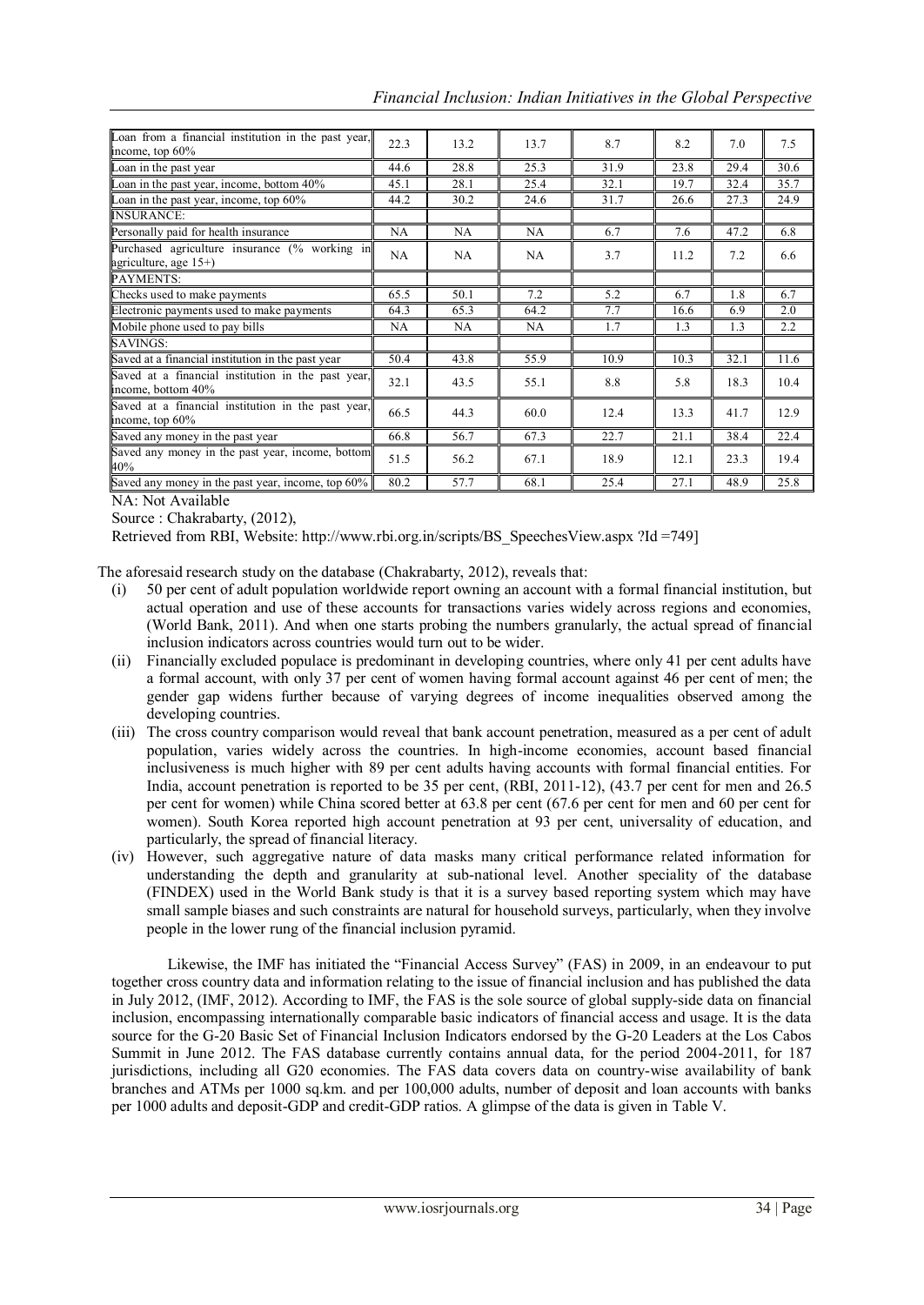|                                                                                     |       | Table IV: IMF's FAS Database - Select Indicators on |       |           |           |           |           |        |           | <b>Financial Inclusion</b> |           |           |                |             |
|-------------------------------------------------------------------------------------|-------|-----------------------------------------------------|-------|-----------|-----------|-----------|-----------|--------|-----------|----------------------------|-----------|-----------|----------------|-------------|
| Countries $\rightarrow$                                                             |       | <b>USA</b>                                          |       | U.K.      |           | Germany   |           | Russia |           | Brazil                     |           | China     |                | India       |
| Year $\rightarrow$                                                                  | 2005  | 2011                                                | 2005  | 2011      | 2005      | 2011      | 2005      | 2011   | 2005      | 2011                       | 2005      | 2011      | 2005           | 2011        |
| Indicators $\downarrow$                                                             |       |                                                     |       |           |           |           |           |        |           |                            |           |           |                |             |
| ATMs per 1,000 km                                                                   | 43.2  | <b>NA</b>                                           | 240.9 | <b>NA</b> | NA        | NA        | 1.7       | 11.2   | 17.4      | 20.6                       | NA        | NA        | NA             | 25.4        |
| ATMs per 100,000<br>adults                                                          | 168.6 | NA                                                  | 117.9 | NA        | NA        | NA        | 22.8      | 152.9  | 108.9     | 119.6                      | <b>NA</b> | <b>NA</b> | <b>NA</b>      | 8.9         |
| Commercial<br>bank<br>1,000<br>branches per<br>km                                   | 8.5   | 9.6                                                 | 58.0  | NA        | 40.9      | <b>NA</b> | 2.1       | 2.7    | NA        | 7.9                        | <b>NA</b> | <b>NA</b> | 23.2           | 30.4        |
| Commercial<br>bank<br>branches per 100,000 33.1<br>adults                           |       | 35.4                                                | 28.4  | <b>NA</b> | 20.2      | NA        | 28.4      | 37.1   | NA        | 46.2                       | <b>NA</b> | <b>NA</b> | 9.0            | 10.6        |
| Deposit<br>accounts<br>with<br>commercial<br>1.000<br>banks<br>per<br>adults        | NA    | NA                                                  | NA    | NA        | <b>NA</b> | NA        | NA        | NA     | 705.7     | 1032.7                     | <b>NA</b> | NA.       | $607.3$ 953.1  |             |
| Household<br>deposit<br>with<br>accounts<br>banks<br>commercial<br>per 1,000 adults | NA    | NA                                                  | NA    | NA        | NA        | NA        | NA        | NA     | <b>NA</b> | NA                         | <b>NA</b> | NA.       |                | 576.6 853.0 |
| Household<br>loan<br>with<br>accounts<br>banks<br>commercial<br>per 1,000 adults    | NA    | NA                                                  | NA    | NA        | <b>NA</b> | NA        | <b>NA</b> | NA     | NA        | 747.4                      | <b>NA</b> | NA        | 7.4            | 20.6        |
| Loan accounts with<br>commercial<br>banks                                           | NA    | <b>NA</b>                                           | NA    | NA        | NA.       | <b>NA</b> | NA        | NA     | NA        | 853.7                      | NA        |           | NA 100.4 142.0 |             |

**Table IV: IMF's FAS Database - Select Indicators on Financial Inclusion**

NA: Not Available

per 1,000 adults

Outstanding deposits with commercia banks(Percent of

Outstanding loan from commercial banks (Percent of

GDP)

GDP)

Source : 1. Chakrabarty, (2012), 2. IMF's Financial Inclusion Survey July 2012 Retrieved from RBI, Website: http://www.rbi.org.in/scripts/BS\_SpeechesView.aspx ?Id =749].

## **Major Issues and Challenges in Financial Inclusion in India**

There are several issues and challenges to achieve the target of complete financial inclusion; however, for restricting to the theme of the paper and space constraints, only major issues, challenges *vis-à-vis* strategies have been dealt with.

48.0  $\parallel$  57.8  $\parallel$  356.5  $\parallel$  422.8  $\parallel$  20.1  $\parallel$  27.6  $\parallel$  18.7  $\parallel$  45.0  $\parallel$  34.0  $\parallel$  53.3  $\parallel$  123.2  $\parallel$  159.3  $\parallel$  47.3  $\parallel$  68.4

48.9 46.8 377.6 460.0 24.7 24.2 29.5 63.9 21.2 40.3 85.3 108.7 31.2 51.8

**1. Change in the approach of Banks: Only access to credit or banking is NOT the financial inclusion: Achieving complete Financial Inclusion:** It is often noticed that mere opening a Bank Account is taken or claimed as achieving the target of financial-inclusion. Many empirical studies and Usage Analysis reveal that after opening such bank accounts, hardly there are any transactions take place in such bank accounts. Banks must genuinely strive to provide the directed services under the category or scheme of financial inclusion to the rural population, since they are the main pillars for the desired success. On this backdrop, the claims of policymakers, banks, etc., the illusions created and mythical success stories spread must be tested on the basis of parameters enumerated on the background of the RBI"s norms and expectations, (NABARD, 2012). Basically, though, the financial inclusion is meant to include all the sections of the society, who are mainly out of the net of the financial institutions, (Chattopadhyay, 2011), yet, financial inclusion does not mean merely opening of saving bank account but signifies creation of awareness about the financial products, education and advice on money management, offering debt counseling, etc. by banks. Every society should ensure easy access to public goods, (Seth, 2011). Therefore, banking service being a public good should also be aimed at providing service to the entire population. However, empirical studies show that :-

(a) Some banks have no desire to achieve the complete financial inclusion;

- (b) Some banks have formed opinion that the complete financial inclusion is not possible and/or it is an empty and useless exercise;
- (c) The Banks are ready or eager, but their branch employees are reluctant or give lame excuses to implement the scheme of financial inclusion;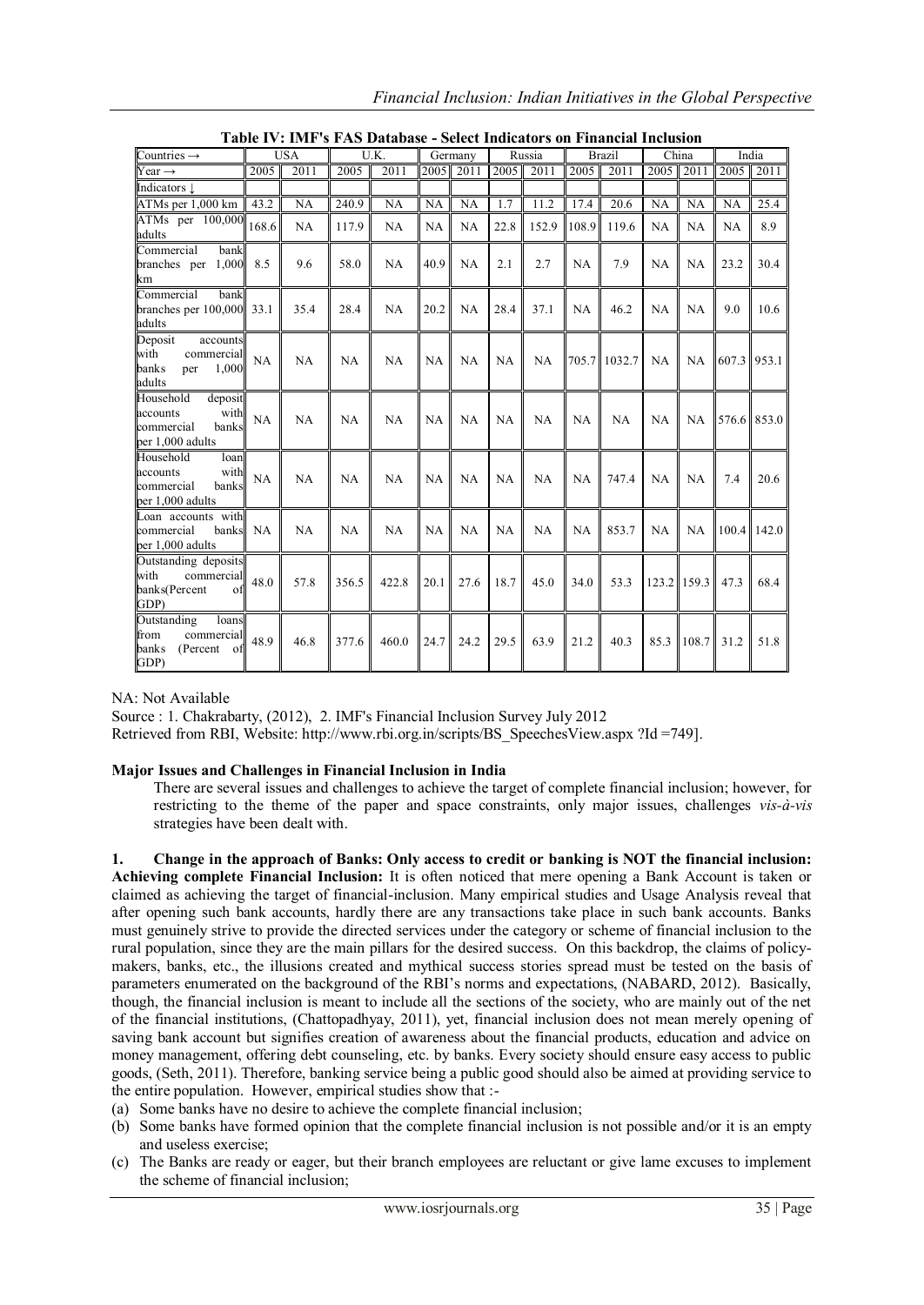- (d) Those who, unwillingly and reluctantly implement the scheme of achieving financial inclusion, assume that merely opening a bank account is the implementation of scheme of financial inclusion;
- (e) Affordable credits are made available only as compulsions;
- (f) Only in rare cases some of the banks make attempts to provide financial advice to the poor or disadvantaged people;
- (g) The costs of serving the poor can be significant in the short-term, thereby, impacting profitability.

This attitude or mindset reflects a very narrow approach to tackling the problem of financial inclusion. Bankers should, therefore, change their mindsets, view financial inclusion as a viable business proposition and adopt innovative methods and low-cost delivery models to reach out to the poor. They should study the different markets across India thoroughly and offer region-wise customized products and services riding on the higher levels of trust enjoyed by them over the other financial service providers in rural India. It was in the context of financial inclusion of the excluded and to facilitate the electronic benefit transfer that banks were directed (GoI-FM, 2012), **to ensure opening of one bank account per family**. In order to accomplish the objective and to have proper monitoring of the progress various modalities have been suggested. One of the vital obligatory modalities is regarding opening of one bank account per family**.** The Finance Ministry"s recent (May 15, 2012) directives regarding **opening of one bank account per family** to facilitate electronic benefit transfer and financial inclusion, (GoI-FM, 2012), mandate the banks that families must have one account in a bank on Core banking Solution and having NEFT facility. The statistics given in these directives depict that:-

- (a) Nearly 10 crore households were not availing banking services.
- (b) As per 2011 census, about 58.7% households, comprising of 54.4% rural households and 67.8% urban households, had reported availing banking facilities.
- (c) Out of the 24.69 crore households, 14.48 crore households reported availing banking services.
- (d) Under *Swabhimaan*, over 3.25 crore bank accounts in rural areas have been opened.

**2. Relaxation in Regulatory Framework:** The RBI, initially, in November 2005, set the population benchmark, which will help it, for taking its financial inclusion drive to the next level, mandating all Banks to reach out the villages, all habitations with population in excess of 2000, as per the 2001 census, either through the Bank Branches or through Business Correspondent (BCs). However, since 2011-12, the population benchmark is reduced to 1600 and above. Very recently, on 11 August 2012, the RBI asked Banks to drop the "no-frills" tag from the basic savings accounts as the nomenclature has become a stigma. The RBI asked Banks to provide the "zero-balance" facility in the basic banking accounts along with ATM-cum-Debit Cards without extra charge. The Finance Ministry directed the Banks were directed to reach out to villages with population of 2000, as the population benchmark that all habitations with population in excess of 1600 must have a bank branch, which will help it take its financial inclusion drive to the next level. The Finance Ministry, very recently, directed all state-run Banks to ensure that every household has at least one savings bank account by end of June 2012, a move seen as a precursor to direct transfer of benefits under the government's financial inclusion plan. For this purpose, the Banks have been asked to launch a campaign to ensure that opening of new accounts and changes required in existing accounts are completed by June 2012, (Khan, 2011).

**3. Self Help Group-Bank Linkage Programme (SLBP):** In the last two decades, the major institutional innovation in India for expanding financial system access and usage for the poor and marginalized sections of the population has been the SBLP. The project provided a cost-effective SBLP model for providing financial services to the underserved poor. Being a 'savings-first, credit later' model, credit discipline became a norm for Self Help Groups (SHGs) and "social collateral" made them bankable. The model was initially successful in providing solution to the twin problems faced by banks, i.e., low recovery of loans in rural areas and high transaction costs in dealing with small borrowers at frequent intervals, with a major positive impact of generating social and economic empowerment of the membership. However, despite the noteworthy accomplishments of SHGs certain issues, such as, inadequate outreach in many regions, delays in opening of SHG accounts and disbursement of loans, impounding of savings by banks as collateral, non-approval of repeat loans by banks even when the first loan was repaid promptly, multiple membership, borrowings by SHG members within and outside SHGs, adverse consequences of unhealthy competition between NGO promoted SHGs and Government promoted/subsidy oriented SHGs and limited banker interface and monitoring continued to affect the programme in many areas. While the basic tenets of the SHGs being savings led credit product remain true even today, recent developments have given rise to the need for crucial changes in the approach and design of SBLP to make it more flexible and client friendly. The revised NABARD guidelines, popularly known as SHG2 (version 2), have sought to address some of the shortcomings of the earlier version, (Khan, 2011).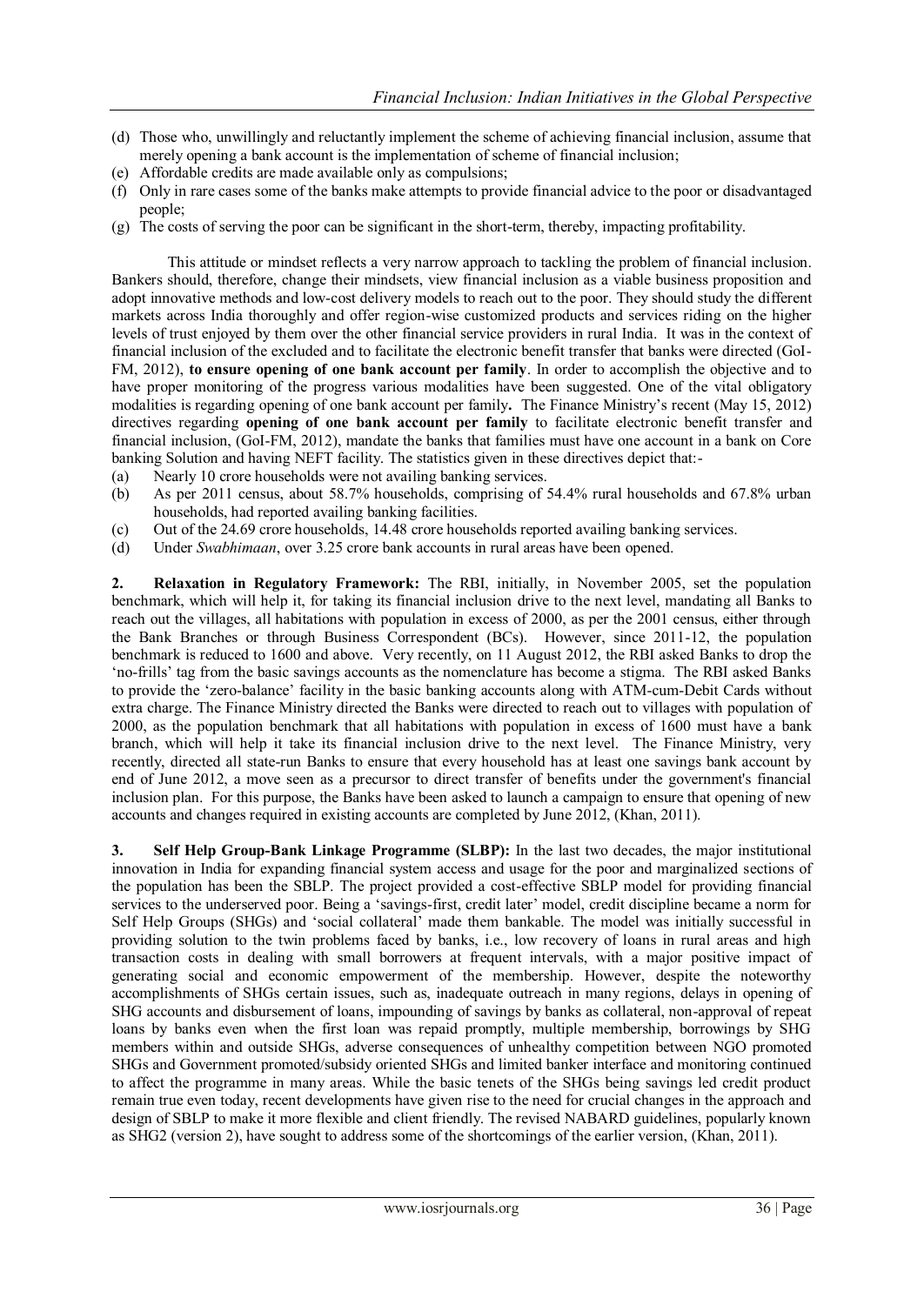**4. Microfinance Institutions (MFIs):** The MFIs have served the underserved/unserved populace in the last few years and improved access to credit though there have been quite a few debatable issues on the style of corporate governance and ethics of conducting business on part of some of the MFIs. However, it has been often realized that the MFIs do help in financial deepening and can remain an important segment of the Indian financial market keeping in view the present level of penetration of the banking system. The conceptual framework underlying MFIs requires a change. MFIs will have to revisit the mission and business strategy and reinvent the sector to remain relevant in the system. A new category of "Non Banking Financial Company-Micro Finance Institutions' (NBFC-MFIs) prescribed by the Malegam Committee (2011), created in December 2011 by RBI, is also facing difficulties primarily into micro financing. The NBFC-MFIs has got some relief from the RBI, which issued revised "Directions cum Modifications" in August 2012, (RBI, 2012). On this background, these institutions have to revisit their business models to support the income earning ability of the borrowers and, at the same time, they remain economically viable. NBFC-MFIs will have to work hard in pursuit of transparency and responsible finance, shaking off the perception that their motto is profiteering at the cost of the poor but not profitability for sustainable and viable growth on one hand and take initiatives to retool the product redesign for garnering new customers and acquiring more share of the market on the other (Khan, 2011).

**5. Business Facilitators (BFs)/Business Correspondents (BCs):** The ICT based agent bank model through BFs/BCs for ensuring door step delivery of financial products and services, prescribed by the RBI to act as intermediaries for providing financial and banking services and ultimately addressing the proverbial last mile problem, initially created by the banks themselves, and later improvised by number of innovations, bridging the connectivity gap between the service seekers, i.e., under-served populace, and the service providers, i.e., the banks, have, however, raised a number of issues both for the partner banks and also for the regulators. Viability of the BFs/BCs model in general has remained a critical issue for which the model has not taken off as expected. Further, banks and their BFs/BCs also exposed to huge risk of cash management, particularly as cash dependence of the economy continues to be very high. There is also huge requirement of hand-holding and training of the BFs/BCs to enhance the trust level of the end customers. In this context, the current thinking of having lean, brick and mortar outfits of the banks (e.g. ultra small branches) to provide support to and supervise work of certain number of BFs/BCs appears to be a step in right direction. **The success of BFs/BCs model also hinges on adoption of technology, which in turn, is dependent on the degree of compatibility and integration of technology being used by the banks and their BFs/BCs**. There is a view that banks could also have their in-house BF/BC outfits in the form of separate trusts/subsidiaries with separate recruitment and remuneration structure but under closer supervisory control.

**6. Product Initiatives:** To ensure that more and more people come within the banking fold the banks should offer all the customers a "basic savings deposit account" with certain minimum common facilities and without the requirement of minimum balance. The services provided in this account should include deposit and withdrawal of cash at the bank branches as well as ATMs, receipt/credit of money through electronic payment channels or by means of deposit/collection of cheques drawn by Central/State Government agencies and departments. Innovation of products for the specific needs of the poor is necessary for achieving the ultimate objective of inclusive growth (Khan, 2012).

**7. Mobile Banking:** With the rapid growth in the number of mobile phone subscribers in India, banks in collaboration with telecom companies are seeking to develop an alternate channel of delivery of banking services. Keeping in view the issues relating to diversity of network providers in India, remittance centric approach of such model and Know Your Customer (KYC) related concerns, the RBI has advocated bank-led mobile banking model and issued operative guidelines to banks for effecting mobile-based banking transactions. The empirical studies indicate that banks are yet to fully exploit this technology even for their existing customers. The banks and the mobile operators reach a workable understanding while protecting their mutual interests. Such an approach would result in a "win-win" situation for both and, more importantly, serve the larger cause of public good of financial inclusion (Khan, 2012).

**8. Aadhaar-enabled Payment Systems (AEPS):** The AEPS having the ability to service customers of many banks based on the unique biometric identification data stored in the Aadhaar database is expected to empower a bank customer to use Aadhaar as his/her identity to access the respective Aadhaar enabled bank account and perform basic banking transactions like balance enquiry, cash withdrawal and deposit through the BC. A pilot scheme in four districts of Jharkhand state is currently being carried out under which MGNREGA wages to labourers are credited to their Aadhaar enabled bank accounts.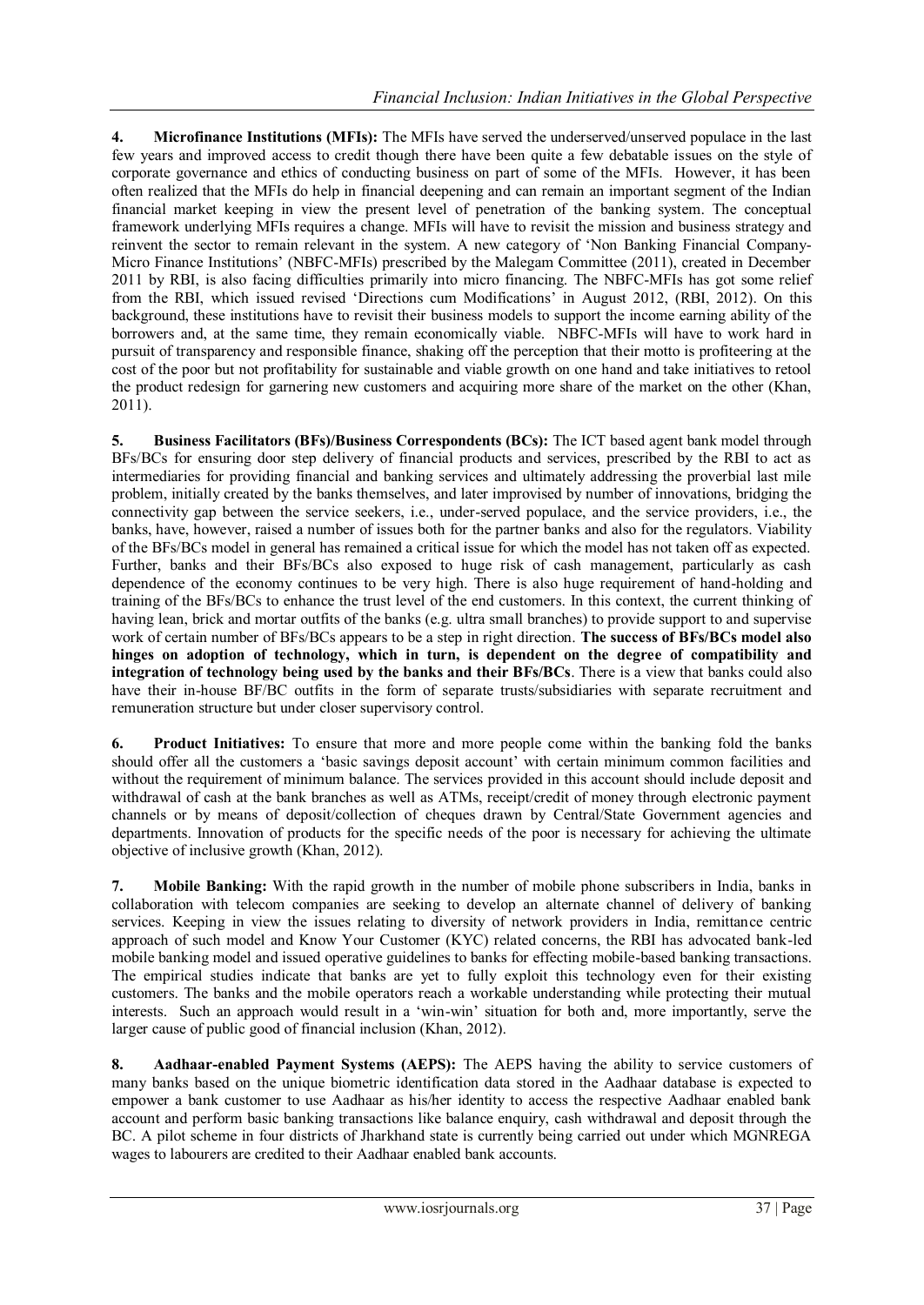**9. Innovative product lines & processes:** Banks have to look at their policies and procedures to develop new product lines rather than merely adopting the complex products of urban India in the rural milieu.

**10. Financial literacy and awareness:** There is a strong concern about the pathetic attitude of the banks to arrange regular campaigns for spreading awareness about financial inclusion and financial literacy need to be intensified. Banks need to do efforts in this area through innovative dissemination channels including films, documentaries, pamphlets and road shows.

**11. Customer service and consumer protection:** Customer service is another issue that needs closer attention. Mind-set, cultural and attitudinal changes at the grass-root levels and user friendly technology at the level of branches of banks and BC outlets are needed to extend holistic customer service to the new entrants to the banking system. Government, regulators like Reserve Bank of India, banks, service providers and consumers themselves have to play important role in developing a comprehensive approach to consumer protection (Khan, 2012).

**12. Issues and Challenges in ICT based Financial Services: Tapping Technology Platforms:** Banks need to make significant investments in Technology based applications, related research and development efforts, comprehensive Management Information Service (MIS) and monitoring and evaluation systems on one hand and **collaborate** with technology service providers (TSPs), mobile network operators (MNOs), corporate houses and various categories of BCs to develop efficient delivery models with a strategy aiming to create a facilitating eco-system, leveraging on technology and promote partnerships of brick and mortar branches including ultrasmall branches with the ICT-based BC outlets for evolving an effective financial inclusion delivery mechanism. Today, banks can provide a bouquet of financial services through the various networks of agents and branches by leveraging and fine tuning technology platforms. Technology holds the key to providing models for efficient delivery of small value transactions in large volumes while reaping economies of scale. The implementation of such effective, scalable and platform-independent technology will help drive down the cost of providing banking services to the poor. Further, technology helps in spreading financial literacy both as a delivery channel and as an intrinsic part of the learning process (e.g., instructional computer). Today, both the service providers and service seekers have a number of technology options, such as, smart cards, micro-ATMs, ATMs, mobile technology, Aadhaar Enabled Payment Systems (AEPS), etc. to choose from to provide/seek financial services irrespective of their geographic locations. For the success of the ICT-based models, resolving technology related issues is the key.

**13. Financial inclusion as a business opportunity** *vis-à-vis* **Profitable Models for Financial Inclusion:**  Financial inclusion initiatives would provide banks with a low-cost and stable source of funds, helping them improve their asset-liability management (ALM). Rural India presents a remarkable opportunity for banks and financial institutions to seek their fortunes and bring prosperity to the aspiring poor through financial inclusion. In a fast growing economy like India the poor are the middle class of tomorrow and banks could, therefore, illafford to ignore this segment. Banks, however, argue that while the benefits of financial inclusion can be easily understood, the costs of serving the poor can be significant in the short-term, thereby impacting profitability. Banks, therefore, need to take bold decisions and reach out to rural India with strategies and business models which are beyond the realm of conventional thinking. Banks should refrain from deliberately adopting a uniform business model. Banks need to build its own strategy in line with its business model and comparative advantage. A successful model should also represent a better way than existing alternatives and also answer management guru Peter Drucker's age-old questions: (a) Who is your customer? (b) What does the customer **value?** & (c) **How do you deliver value at an appropriate cost?** A (Ramon, 2011) profitable business model should consist of four elements: • **a customer value proposition • a profit formula • key resources • key processes.**

## **III. Conclusion**

The problem of financial exclusion needs to be tackled with urgency if we want our country to grow in an equitable and sustainable manner. Traditional and conventional banking solutions may not be the answer to address the problem of financial inclusion in India. Banks, therefore, need to innovate and think "out-of-the-box" for solutions to overcome the problem of financial exclusion in India. They need to deploy new technologies and create financially viable models to take forward the process of financial inclusion in an effective manner. This way banks in India would be doing a great service to the cause of financial inclusion and make their name in history. Financial inclusion may be a social responsibility for the banks in the short-run but will turn out to be a business opportunity in the long-term. Financial Inclusion is no longer an option, but it is a compulsion. The entire world is looking at this experiment in India and it is important that banks rise up to this challenge and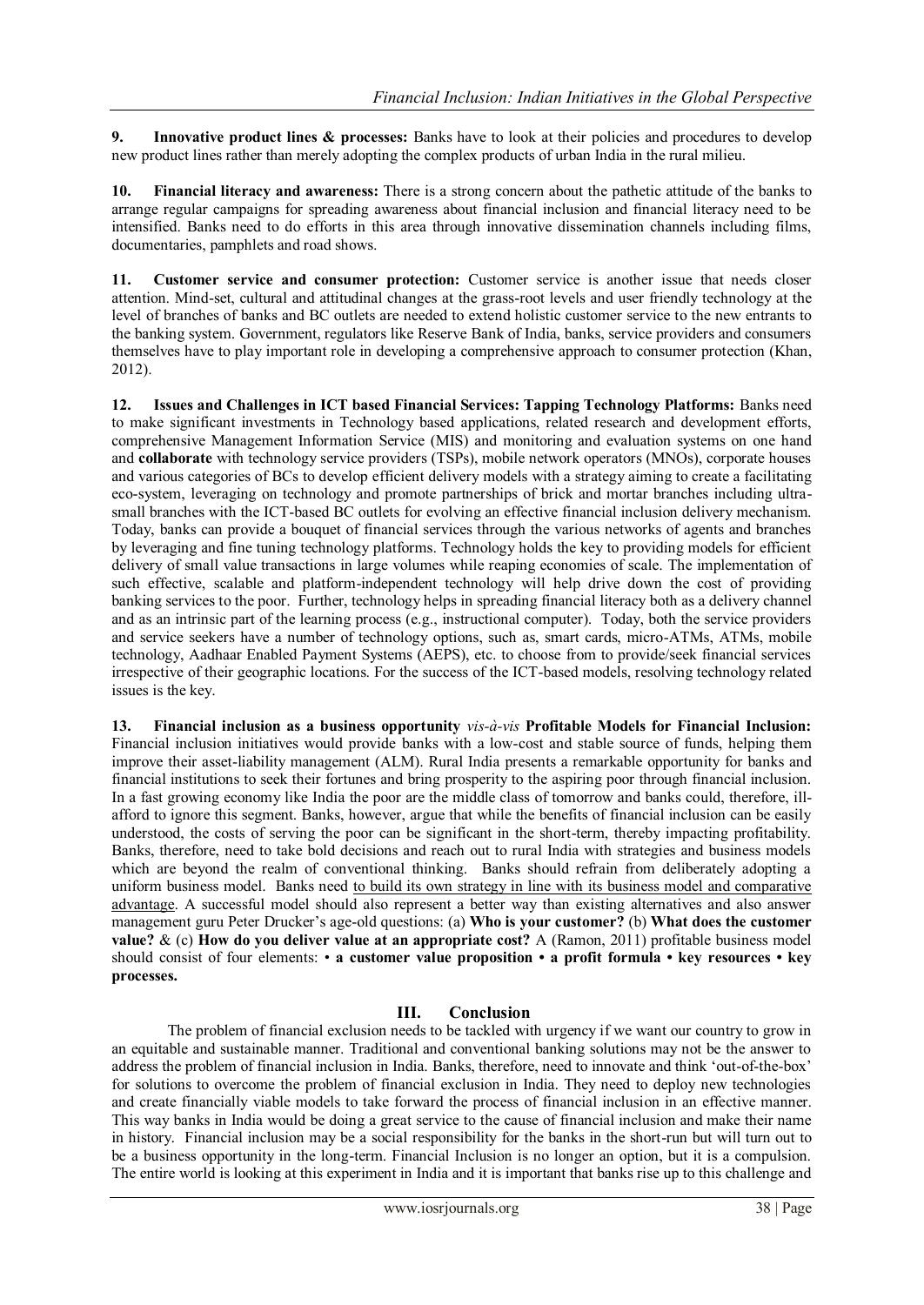meet it successfully. The current policy objective of inclusive growth with financial stability cannot be achieved without ensuring universal financial inclusion. Pursuit of financial inclusion by adoption of innovative products and processes does, however, pose challenge of managing trade-offs between the objective of financial inclusion and financial stability. In the Indian context, the Reserve Bank has always sought to balance the risk of partnerships and product innovations with the ability to achieve greater penetration in a safe, secured and prudentially sound manner. The underlying belief is that only sound and strong institutions can promote financial inclusion in a sustainable manner and, towards this end, prudent regulations have to be in place to achieve inclusion while protecting financial stability and consumer interest. By adopting appropriate regulatory framework for innovations in policies, partnerships, processes and products meant for financial inclusion, the Reserve Bank has sought to further the cause of inclusion without falling short of the policy goal of financial stability. The stakeholders have come to realize the need for viable and sustainable business models which focus on accessible and affordable financial services, products and processes, synergistic partnerships with non-bank entities including the technology service providers for efficient handling of low value, large volume transactions, particularly in remote, banking shadow areas and appropriate regulatory and risk management policies that ensure financial inclusion and financial stability move in tandem.

#### **References** :-

- [1]. AFI, (2010), The AFI Survey on Financial Inclusion Policy in Developing Countries, Preliminary Findings, April 2010, retrieved from: {HYPERLINK http://www.g24.org/Workshops/afisur.pdf };
- [2]. Anilkumar, M., Beegam, S. Resia, (2009a) Financial Inclusion : Challenges & Opportunities in the Liberalised Era, Chapter 5 of the Book on 'Special Economic Zones in India - Financial Inclusion : Challenges & Opportunities', edited by P.K. Manoj, Serials Publication, New Delhi, pp 89-97;
- [3]. Brij, Raj, (2010), Profitable Models for Financial Inclusion, retrieved from: {HYPERLINK [http://iobbancon2011.com/uploads/CEDocuments/Compdm/Article16.pdf}](http://iobbancon2011.com/uploads/CEDocuments/Compdm/Article16.pdf);
- [4]. CGAP, (2012), Commentary on the Rangarajan Committee Report (2008) on the Blog of CAGP-MICROFINANCE-GATEWAY, retrieved from: {HYPERLINK http://www.microfinance gateway.org/p/site/m//template.rc/1.9.43095};
- [5]. Chakrabarty, K.C., (2011), Dy. Governor RBI in his Forward to the Book "Towards Financial Inclusion in India", by Karmakar, K.G., Banerjee, G.D., Mohapatra, N.P., Sage Publications, New Delhi, pp xv-xvi;
- [6]. Chaia, Alberto, Schiff Robert and Silva Esteban (2010), "A new idea in banking for the poor" McKinsey"s Quarterly, (November 2010), retrieved from {HYPERLINK http://www.mckinseyquarterly.com/A\_new\_idea\_ in\_ banking\_for\_the\_poor\_2703)};
- [7]. Chattopadhyay, Sadhan Kumar, (2011), RBI Working Paper on Financial Inclusion in India-A case study of West Bengal July 2011 retrieved from: {HYPERLIN[K http://www.rbi.org.in/scripts/PublicationsView.aspx?id=13517}](http://www.rbi.org.in/scripts/PublicationsView.aspx?id=13517);
- [8]. ECB Bulletin, (2012), European Central Bank"s Bulletin on Economic Monetary Developments for August 2012, retrieved from: {HYPERLIN[K http://www.ecb.int/pub/pdf/mobu/mb201208en.pdf}](http://www.ecb.int/pub/pdf/mobu/mb201208en.pdf);
- [9]. Forbes (2011) Financial inclusion models from around the world, Forbes India Magazine, November 2010 edition, retrieved from {HYPERLINK http://forbesindia.com/ article/ financial-inclusion/financial-inclusion-models-from-around the-world/19292/1};
- [10]. G-20 Summit, (2010), Report on Innovative Financial Inclusion from the Access trough Innovation, Principles & Reportdtd. May 25, 2010, retrieved from [http://www.microfinancegateway.org/gm/document-1.9.44743/I](http://www.microfinancegateway.org/gm/document-1.9.44743/)nnovative\_ Financial\_ Inclusion. Pdf};
- [11]. Ghosh, A. (1982), Report of the Working Group (Chairman: Shri A. Ghosh), on "Role of Banks in Implementation of New 20-Point Program- 1982" retrieved from:
- [12]. GoI-FM, (2012), Circular dated May 15, 2012 issued by the Ministry of Finance, Govt. of India, mandating all banks for Opening one bank account per family;
- [13]. GPFI (2010), Report of the Committee of Global Partnership Financial Inclusion, retrieved from**:**  {HYPERLINKhttp://www.gpfi.org/sites/default/files/documents/Global%20Standard %20Setting%20 Bodies%20and%20FI.pdf};
- [14]. Indian Express, (2012), "Financial Inclusion India vs World" a news-item published in the supplement "Business", of the daily newspaper 'The Indian Express', July 27, 2012, Pune Edn., pp 15;
- [15]. Justine, Josheph, (2009b), Impact of Microfinance on the Community Development of Rural Society : A Case Study, Chapter 4 of the Book on 'Special Economic Zones in India - Financial Inclusion : Challenges & Opportunities', edited by P.K. Manoj, Serials Publication, New Delhi, pp 57-72;
- [16]. Karmakar, K.G., Banerjee, G.D., Mohapatra, N.P., (2011a), Preface to the Book "Towards Financial Inclusion in India", Sage Publns, New Delhi, pp xvii-xviii;
- [17]. Karmakar, K.G., Banerjee, G.D., Mohapatra, N.P., (2011b), Towards Financial Inclusion in India, Sage Publications, New Delhi, pp 1-13;
- [18]. Khan, Harun R., (2012) Dy Governor RBI, his Speech on 'Issues & Challenges in Financial Inclusion : Policies, Partnerships, Processes & Products' June 30, 2012 in a Symposium on Financial Inclusion in Indian Economy organized by Indian Institute of Public Administration, Bhubaneshwar retrieved from: {HYPERLINKS http://rbidocs.rbi.org.in/rdocs/Bulletin/PDFs/ 7ICFINC 100812F.pdf};
- [19]. Kochhar, Sameer, (Ed), (2011), Growth & Finance Essays in Honor of C. Rangarajan, Academic Foundation, New Delhi;
- [20]. Malegam (2011) Report of the Malegam Committee on the MFI Sector, January 2011 inter alia, recommended creation of NBFC-MFIs;
- [21]. Manoj, P.K. (Editor), (2009c), Preface to the Book on "Special Economic Zones in India-Financial Inclusion : Challenges & Opportunities", Serials Publication, New Delhi, pp ix-x;
- [22]. McKinsey"s report "A new idea in banking for the poor, November 2010 retrieved from {HYPERLINK http://www.mckinseyquarterly.com/A\_new\_idea\_ in\_banking\_for\_the\_poor\_2703)};
- [23]. MoF, (2012), Letter dated August, 2012, issued on the subject: 'Opening of one bank account per family', by the Department of Financial Services under Ministry of Finance, of Government of India to all PSBs, all RRBs ( through Sponsor banks) & all SLBC